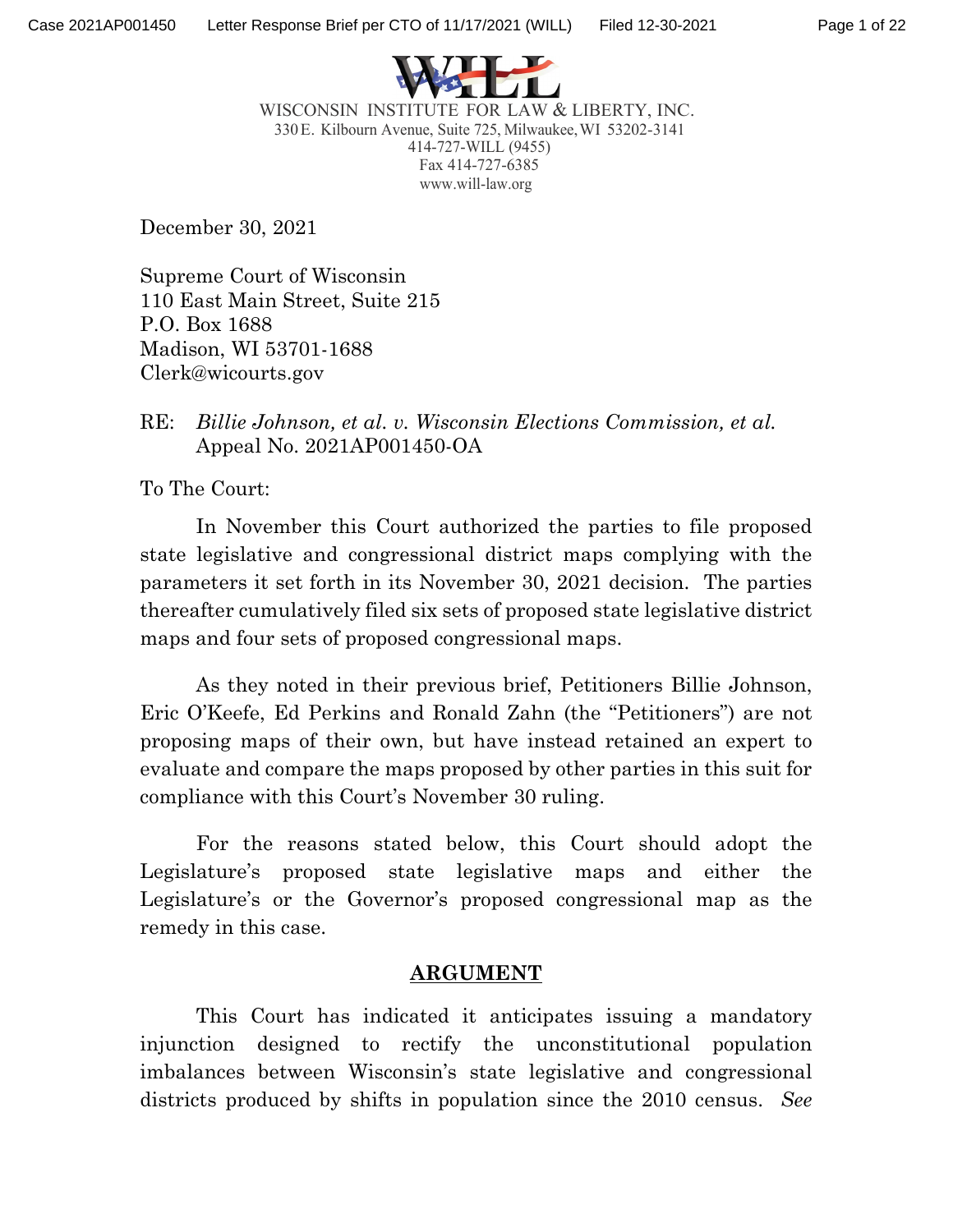*Johnson v. Wisconsin Elections Comm'n,* 2021 WI 87, ¶¶1-5, \_\_\_ Wis. 2d. N.W.2d <sub>\_\_\_</sub>. In its November 30 decision, this Court provided three critical limitations on the scope and nature of this remedy. First, in evaluating modified maps, the Court will not consider the partisan makeup of districts. *See id.* at ¶8 (plurality opinion); *id.* at ¶82 n.4 (Hagedorn, J., concurring). Second, this Court will utilize a least-change approach in adopting any amendments to existing maps. *See id.* at ¶8 (plurality opinion); *id.* at ¶82 n.4 (Hagedorn, J., concurring). Finally, this Court will ensure that any remedy comports with applicable requirements of the United States Constitution; the Voting Rights Act; and Article IV, Sections 3, 4, and 5 of the Wisconsin Constitution. *See id.* at ¶8 (plurality opinion); *id.* at ¶82 n.4 (Hagedorn, J., concurring).

The Petitioners' expert has provided scorecards grading the various proposed maps on metrics relating to the above limitations. (Those scorecards are contained in the expert report attached as an exhibit to this letter-brief.) No one map beat out its competitors on every relevant metric. Therefore, this Court must devise a system for comparing maps. The Petitioners propose the following.

First, the scorecards show that some of the maps do not adopt a least-changes approach. These maps should be immediately eliminated from consideration as noncompliant with this Court's November 30 decision. These include, in particular, the proposed state legislative maps of the Hunter Intervenors and the Citizen Mathematicians and Scientists.

Of the maps that clear this first threshold, some clearly outperform the others with respect to population equality, which should be characterized as the preeminent measure given that the entire purpose of this case is to remedy "shifts in Wisconsin's population around the state [which] have disturbed the constitutionally guaranteed equality of the people's representation in the state legislature and in the United States House of Representatives." *Id.* at ¶2. Given that the central goal is to draw maps with districts with equality of population, those maps that do better at accomplishing that goal should be preferred to those maps that do worse.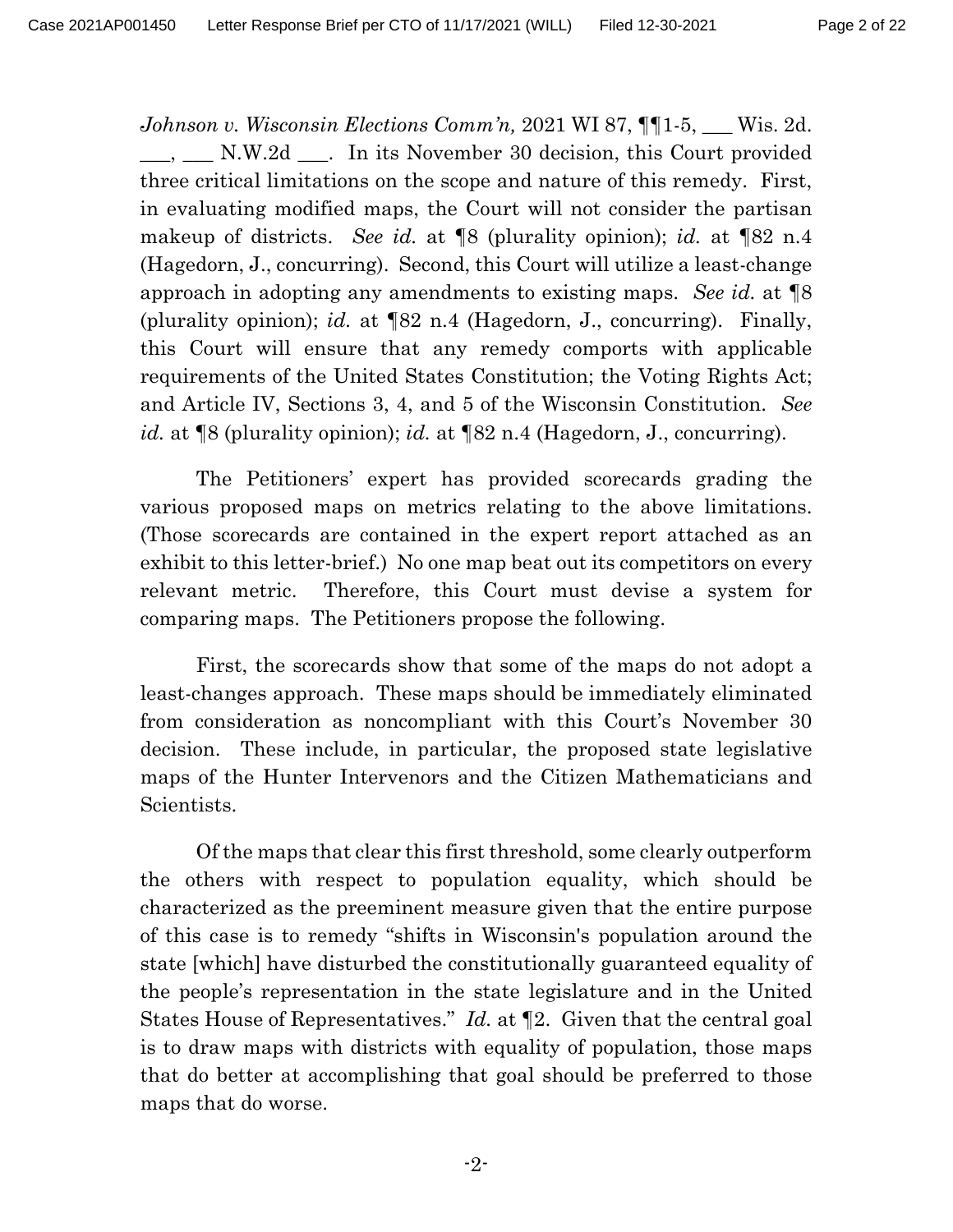Finally, in those instances where more than one map follows a least-changes approach and where those maps perform equally well with respect to reapportioning population, performance with respect to other constitutionally-mandated requirements provides the tiebreaker.

Applying this approach, the Legislature's state legislative maps and the Legislature or Governor's congressional map emerge as the maps that best meet the requirements of this Court's order.

## I. State Legislative Maps

The parties' proposed maps for the State Assembly and the State Senate can be scored separately, but they must be selected as a package. Because of Wisconsin's "nesting" principle (with three assembly districts making up one senate district), the Court could not accept one party's proposed assembly map and another party's proposed senate map. Thus, in deciding on proposed maps for the state legislative districts, the Court should evaluate the party's proposed assembly map and the proposed senate map as a package.

# *A. Assembly Maps*

As noted, there are six state assembly maps before this Court, proposed by: (1) the Wisconsin Legislature, (2) Governor Tony Evers, (3) Senator Janet Bewley (4) the BLOC Intervenor-Petitioners, (5) the Hunter Intervenor-Petitioners, and (6) the Citizen Mathematician and Scientists.

Least-changes. The Petitioners' expert has graded these maps with respect to the number of people moved from their current district to a new district and "core retention" (the percentage of people in an existing district that remain in that district). The lower the number of people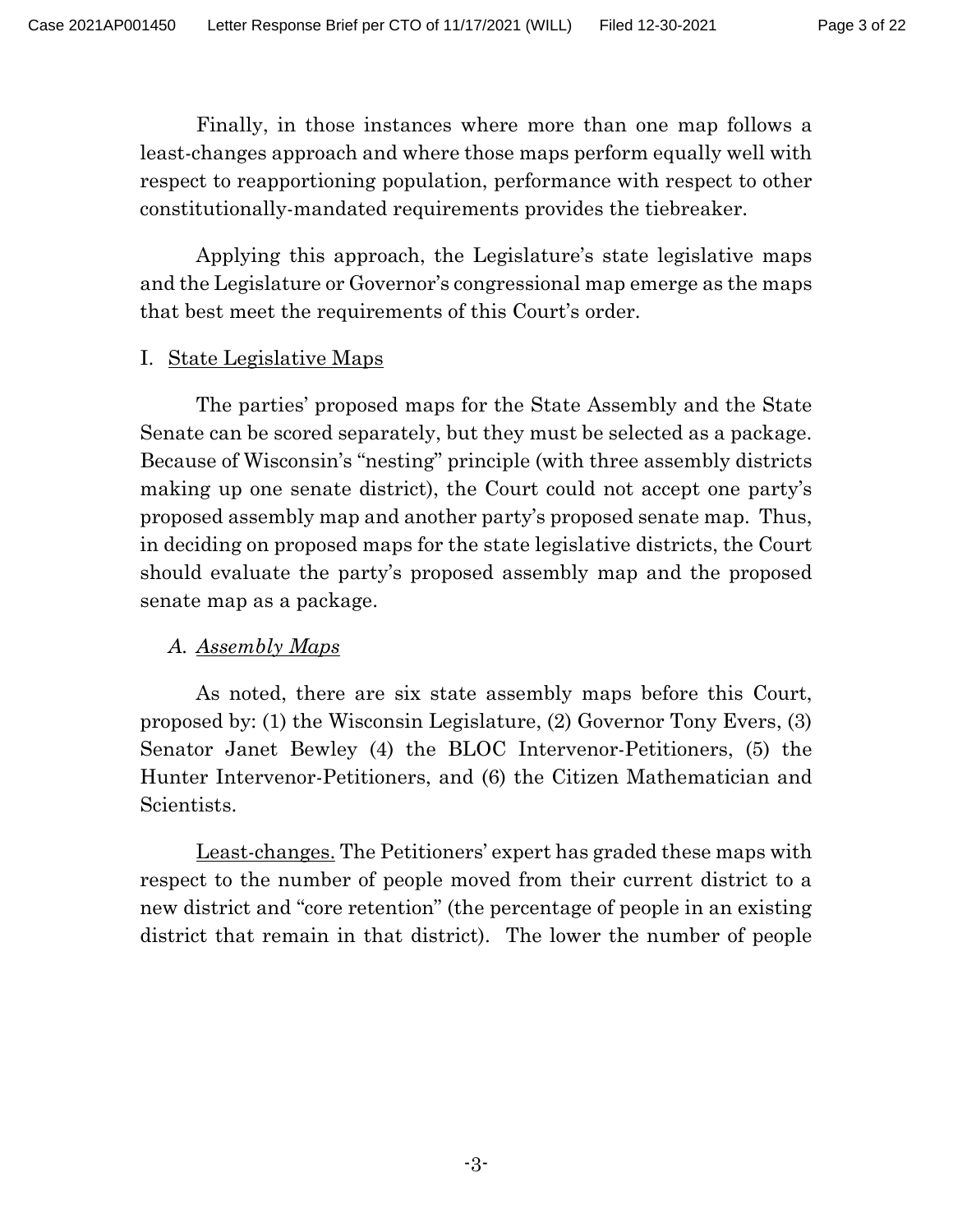who are moved and the higher percentage of people who stay, the less change made to the current maps.[1](#page-3-0)

As seen in the following chart, the first four of the six assembly maps score similarly on these metrics:

|                       | People Moved | Core Retention |
|-----------------------|--------------|----------------|
| Legislature           | 936,312      | 84.1%          |
| Governor              | 821,531      | 86.1%          |
| <b>Senator Bewley</b> | 953,317      | 83.4%          |
| <b>BLOC</b>           | 930,131      | 84.2%          |

The Governor's proposed assembly map moves the fewest people. But as seen in the related chart further below, when the senate maps are considered, the Legislature's proposed map moves the fewest people. And the two maps must be viewed as a package.

The Petitioners believe that all four of the above maps are consistent with a least-changes approach.

The remaining two maps, however, score substantially below these four:

|          | People Moved | Core Retention |
|----------|--------------|----------------|
| Hunter   | 1,464,240    | 75.2%          |
| Citizens | 1,707,985    | 71.0%          |

In the Petitioners' view, these maps are disqualified for failing to follow a least-changes approach that the other parties' maps demonstrate is possible. The Legislature, Governor, Senator Bewley, and BLOC Intervenors have shown that there is simply no need to move

<span id="page-3-0"></span><sup>&</sup>lt;sup>1</sup> The Petitioners note that the Citizen Mathematicians and Scientists use a method of measuring the amount of land that moved or stayed in a district but that has no logic behind it. You could move a border 10 miles in northern Wisconsin and not move many people, while moving a border 10 miles in southeastern Wisconsin would move tens of thousands of people. The measurement must be of people and not distance.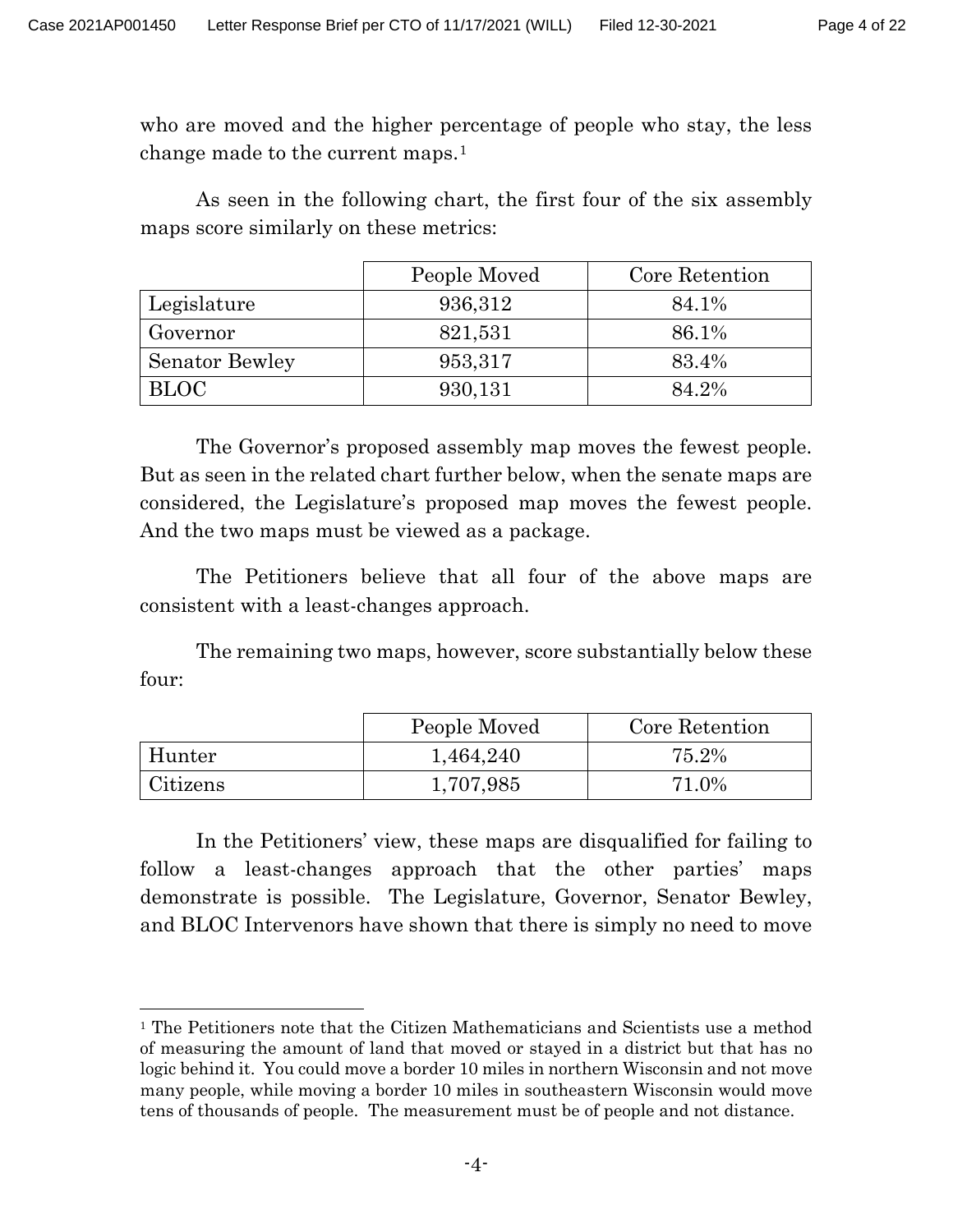one-and-a-half million Wisconsinites to rebalance Wisconsin's legislative districts.

As between the four maps that follow a least-change approach, it is difficult to distinguish as a legal matter between these maps on this metric alone given that relatively small variations in core retention may be explained by a need to comply with other legal requirements, particularly population equality.

Population Deviation. As discussed above, population equality is the preeminent measure since the central goal of redistricting is to equalize district populations. As can be seen from the chart below, of the four least-changes maps, the Legislature's clearly outperforms the others.

|                       | Range of Deviation | Range of Deviation |  |
|-----------------------|--------------------|--------------------|--|
|                       | (People)           | (Percentage)       |  |
| Legislature           | 452                | 0.76%              |  |
| Governor              | 1,121              | 1.88%              |  |
| <b>Senator Bewley</b> | 1,652              | 2.77%              |  |
| <b>BLOC</b>           | 784                | 1.32%              |  |

The ideal Assembly population is 59,533 individuals. Senator Bewley's map has the largest deviation range from the ideal (i.e., 1,652 individuals, or 2.77%). This means that the most populated district proposed by Senator Bewley has 1,652 people more than the least populated district proposed by Senator Bewley. The reported percentage simply reports that 1,652 people equals 2.77% of the ideal population of 59,533.

The point here is that the "ideal" would be to have each assembly district contain exactly 59,533 people and if that could be done there would be zero deviation. But given the number of districts involved and the constraints of having to move census blocks instead of individual people and to not split municipalities, it is impossible to achieve the ideal.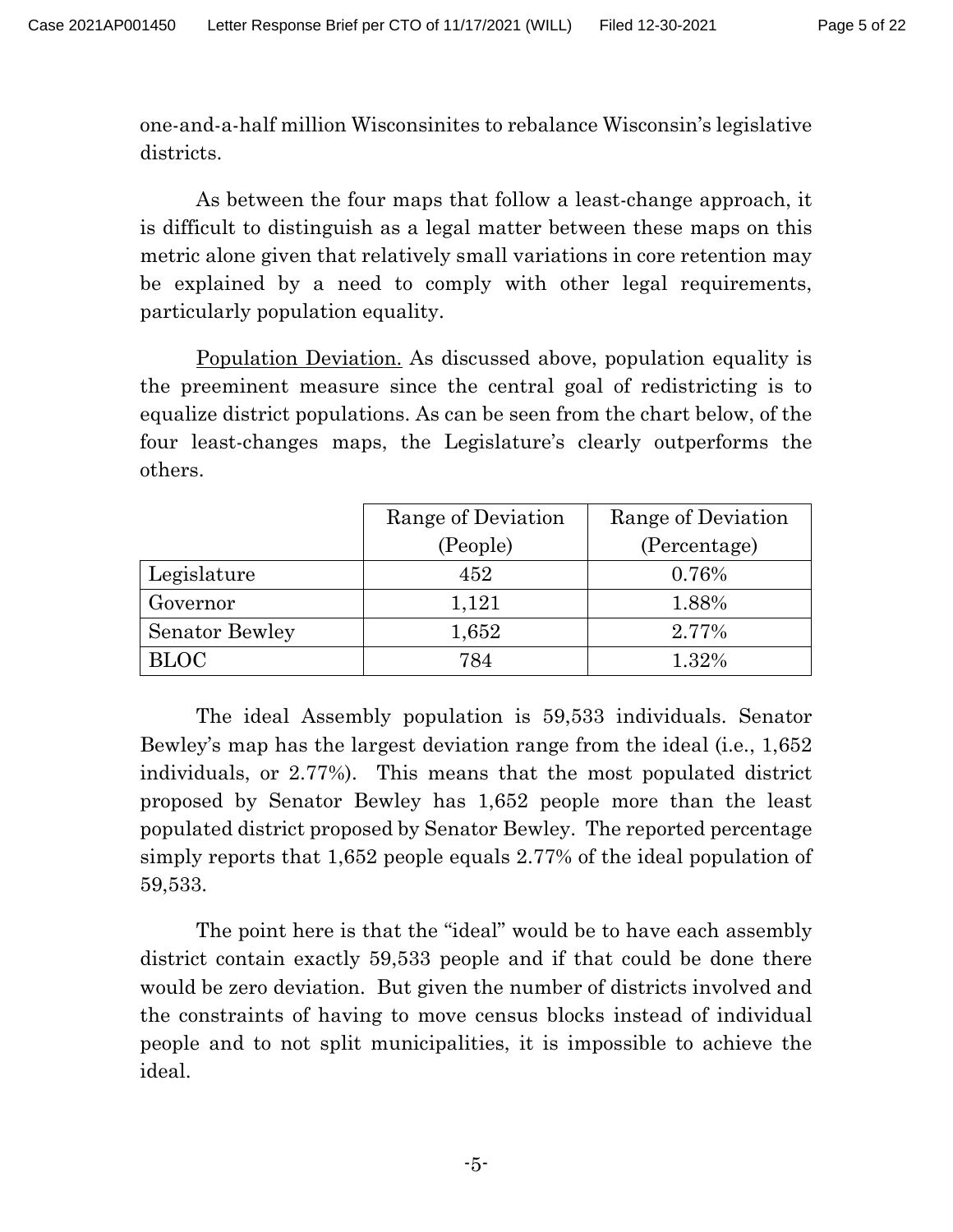As can be seen from the above chart, the Legislature's proposed assembly map comes closest to the ideal with the maximum deviation range being just 452 people which equals 0.76%

The Governor's map has a maximum deviation range of 1,121 individuals, or 1.88%. The BLOC Intervenors' map has a maximum deviation range of 784 individuals, or 1.32%. Senator Bewley's map, again, performs the worst with a deviation range of 1,652 individuals which equals 2.77%.

The fact that the Legislature's proposed assembly map performs substantially better with respect to population equality causes the Petitioners to prefer the Legislature's map especially because, as discussed below, the Legislature's proposed senate map performs better than the proposed senate maps of the other parties.

Other metrics. Article IV, § 4 of the Wisconsin Constitution contains a preference against splitting county and municipal boundaries. Per the chart below, the Legislature's proposed assembly map splits fewer counties and municipalities than the proposals from the Governor, the BLOC Intervenors, and Senator Bewley. That again causes the Petitioners to prefer the Legislature's proposal.

|                       | County Splits | Municipal<br>Splits | Total |
|-----------------------|---------------|---------------------|-------|
| Legislature           | 54            | 71                  | 125   |
| Governor              | 53            | 151                 | 204   |
| <b>Senator Bewley</b> | 55            | 98                  | 153   |
| <b>BLOC</b>           | 54            | 120                 | 174   |

Article IV, §§ 4 and 5 of the Wisconsin Constitution contain requirements on compactness and contiguity for state legislative districts. The Petitioners do not see any issues on the maps in question with respect to compactness which would cause the Petitioners to prefer one over another.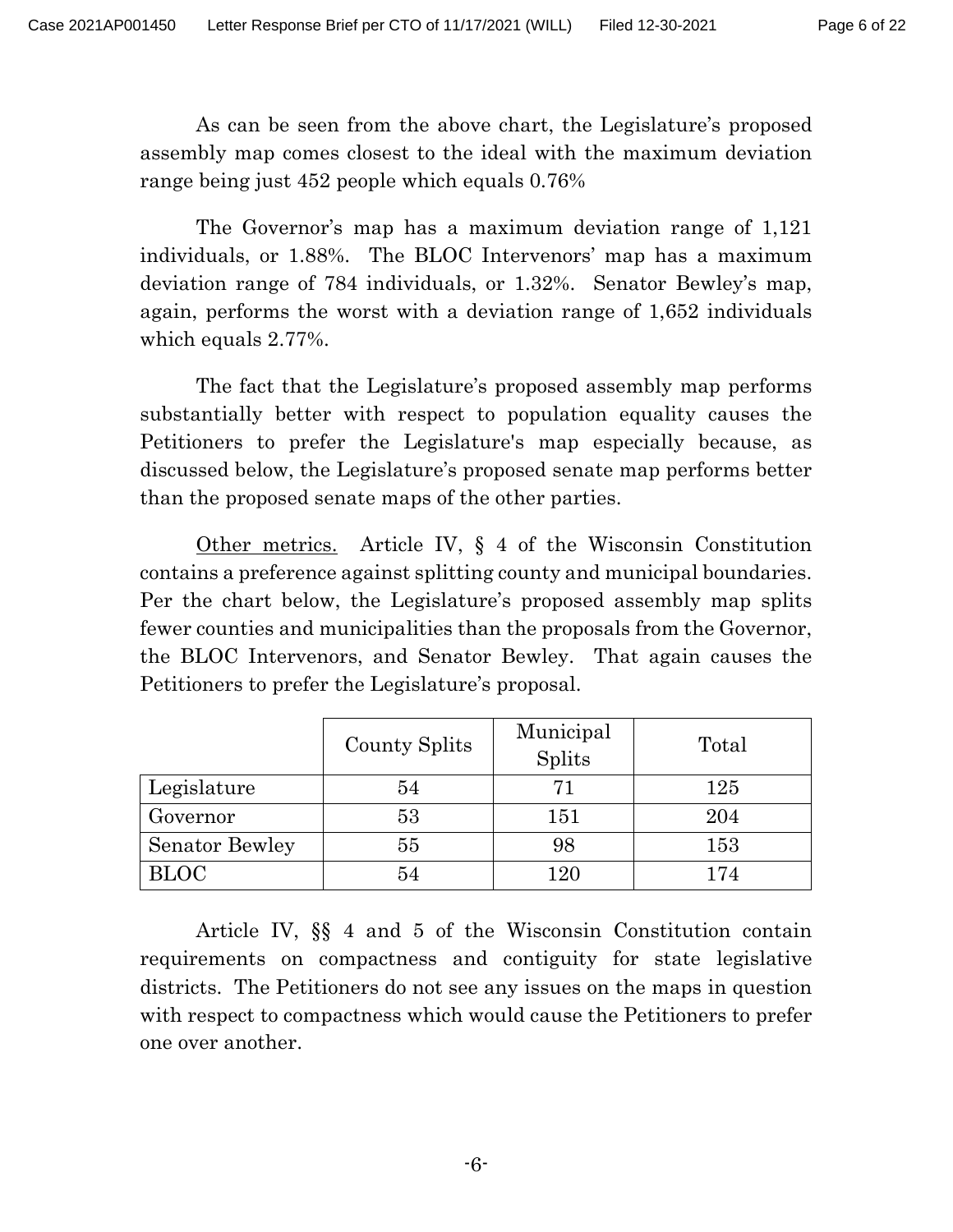|                       | Polsby-Popper | Schwartzberg |
|-----------------------|---------------|--------------|
| Legislature           | 0.24          | 0.48         |
| Governor              | 0.25          | 0.48         |
| <b>Senator Bewley</b> | 0.25          | 0.49         |
| <b>BLOC</b>           | 0.23          | 0.46         |

Similarly, none of the maps appear to offend requirements relating to contiguity.

Other parties have discussed the issues of incumbent pairing and "delayed voting" or "disenfranchisement" (referring to the fact that when voters are moved from an odd numbered district to an even numbered district they will have to wait two extra years before voting for their state senator). The Petitioners' position is that because these criteria are not constitutional factors they are of secondary importance as compared to those already discussed and do not change the result in this case.

Voting Rights Act. One significant difference between the Legislature's proposed assembly map and the other three competitive maps is that these other maps would create one additional minoritymajority African-American assembly district. The Petitioners have no current position on whether the Voting Rights Act requires an additional minority-majority district because all of the evidence needed to determine that answer is not available to the Petitioners and the Petitioners have not engaged an expert specifically to review that issue. The Petitioners expect that the other parties will make additional evidence available upon which such a decision can be made.

However, the Petitioners will observe that to the extent the VRA does not *require* the creation of additional districts, whether to create such districts is a policy decision that should be left to the political branches under this Court's least-changes approach. *See, e.g.*, *Johnson*, 2021 WI 87, ¶64 ("The existing maps were adopted by the legislature, signed by the governor, and survived judicial review by the federal courts. Treading further than necessary to remedy their current legal deficiencies, as many parties urge us to do, would intrude upon the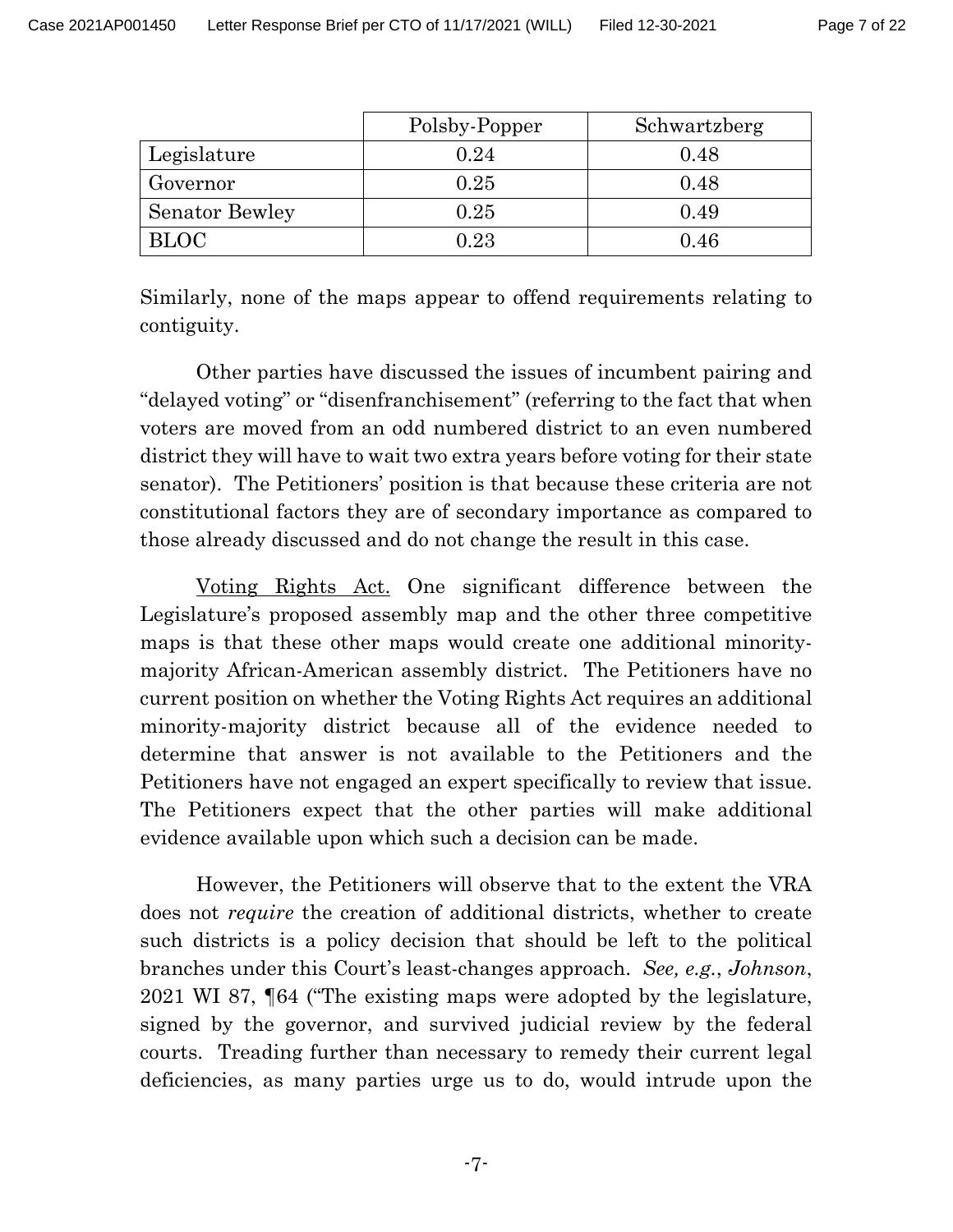constitutional prerogatives of the political branches and unsettle the constitutional allocation of power." (citations omitted)).[2](#page-7-0)

Given that the existing maps contain 6 minority-majority African-American assembly districts, the Petitioners would not disturb that policy choice absent proof that a 7th such district is required by law.

# *B. State Senate Maps*

The Petitioners believe that the Legislature's senate proposal best meets the requirements imposed by this Court.

Least-changes. As shown in the following chart, the same four parties discussed above score relatively close on least-change metrics:

|                       | People Moved | Core Retention |
|-----------------------|--------------|----------------|
| Legislature           | 451,825      | 92.0%          |
| Governor              | 458,137      | 92.0%          |
| <b>Senator Bewley</b> | 559,521      | 90.5%          |
| <b>BLOC</b>           | 598,620      | 89.2%          |

The Legislature moves the fewest number of people and is in a virtual tie with the Governor's proposal on core retention. The Legislature's proposal moves far fewer people than the Bewley or BLOC Intervenors' proposals.

The Hunter Intervenors and the Citizen Mathematicians, once again, move far more people; 1,085,713 and 1,380,148 respectively.

|          | People Moved | Core Retention |
|----------|--------------|----------------|
| Hunter   | 1,085,713    | 80.9%          |
| Citizens | 1,380,148    | 73.9%          |

Both maps should be rejected on this basis.

<span id="page-7-0"></span><sup>2</sup> The Petitioners have not included a Voting Rights Act measure in their final scorecards.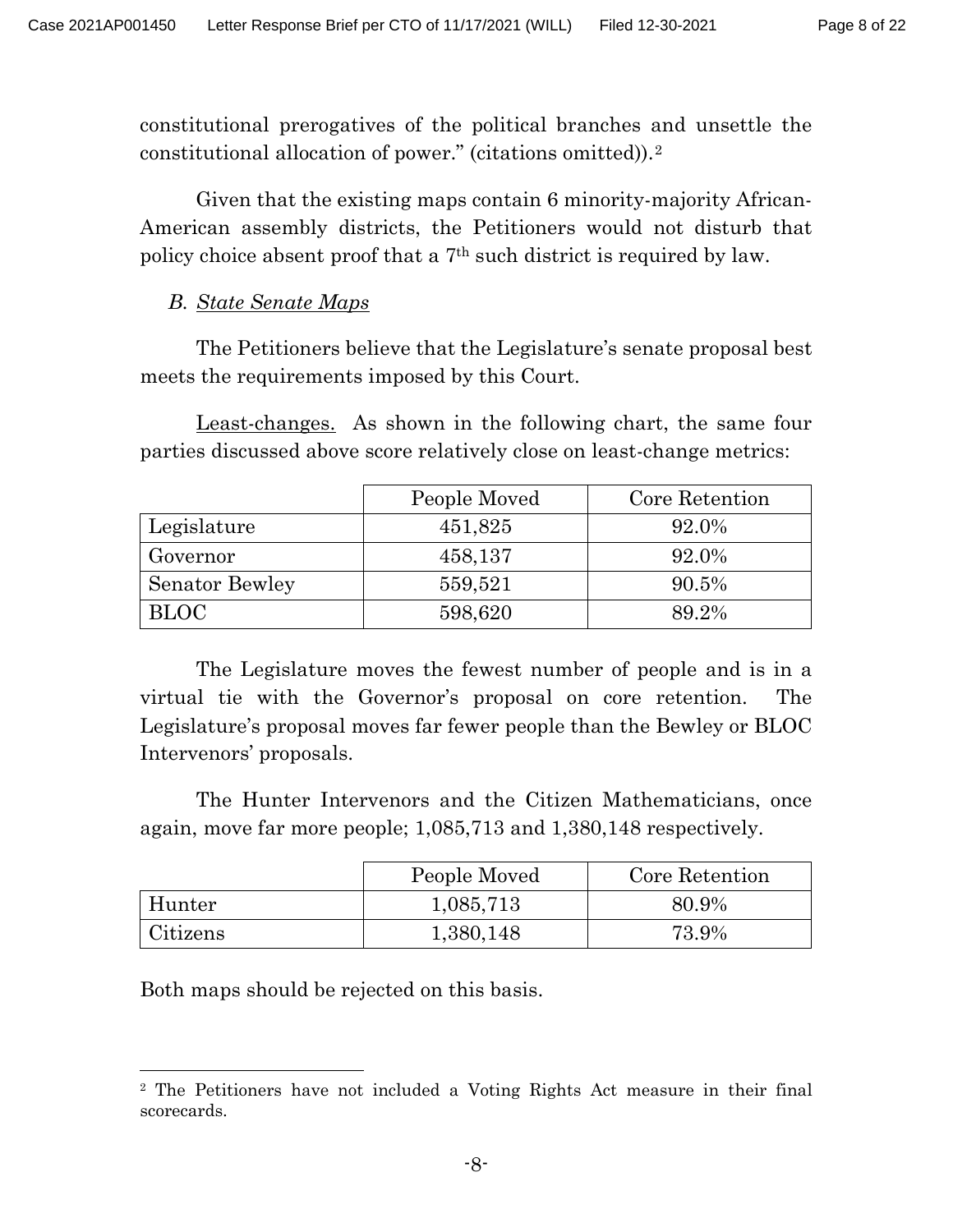Population Deviation. Turning to population deviation, the Legislature once again vastly outperforms the Governor, Senator Bewley, and the BLOC Intervenors.

|                       | Range of Deviation | Range of Deviation |
|-----------------------|--------------------|--------------------|
|                       | (People)           | (Percentage)       |
| Legislature           | 1,026              | 0.57%              |
| Governor              | 2,138              | 1.20%              |
| <b>Senator Bewley</b> | 3,426              | 1.92%              |
| <b>BLOC</b>           | 1,689              | 0.95%              |

Other Metrics. The Legislature's proposed senate map also is preferable with respect to minimizing municipal splits:

|                       | County Splits | Municipal<br>Splits | Total |
|-----------------------|---------------|---------------------|-------|
| Legislature           | 43            | 51                  | 94    |
| Governor              | 45            | 98                  | 143   |
| <b>Senator Bewley</b> | 48            | 71                  | 119   |
| <b>BLOC</b>           | 43            |                     | 123   |

Again, as with the proposed assembly maps, the Petitioners do not see any issues with respect to compactness or contiguity with any of the four maps.

|                       | Polsby-Popper | Schwartzberg |
|-----------------------|---------------|--------------|
| Legislature           | 0.22          | 0.46         |
| Governor              | $\rm 0.21$    | 0.46         |
| <b>Senator Bewley</b> | $0.20\,$      | 0.44         |
| <b>BLOC</b>           | 0.19          | 0.42         |

#### \*\*\*

Based upon the above the Petitioners request that this Court select the proposed state legislative maps submitted by the Legislature.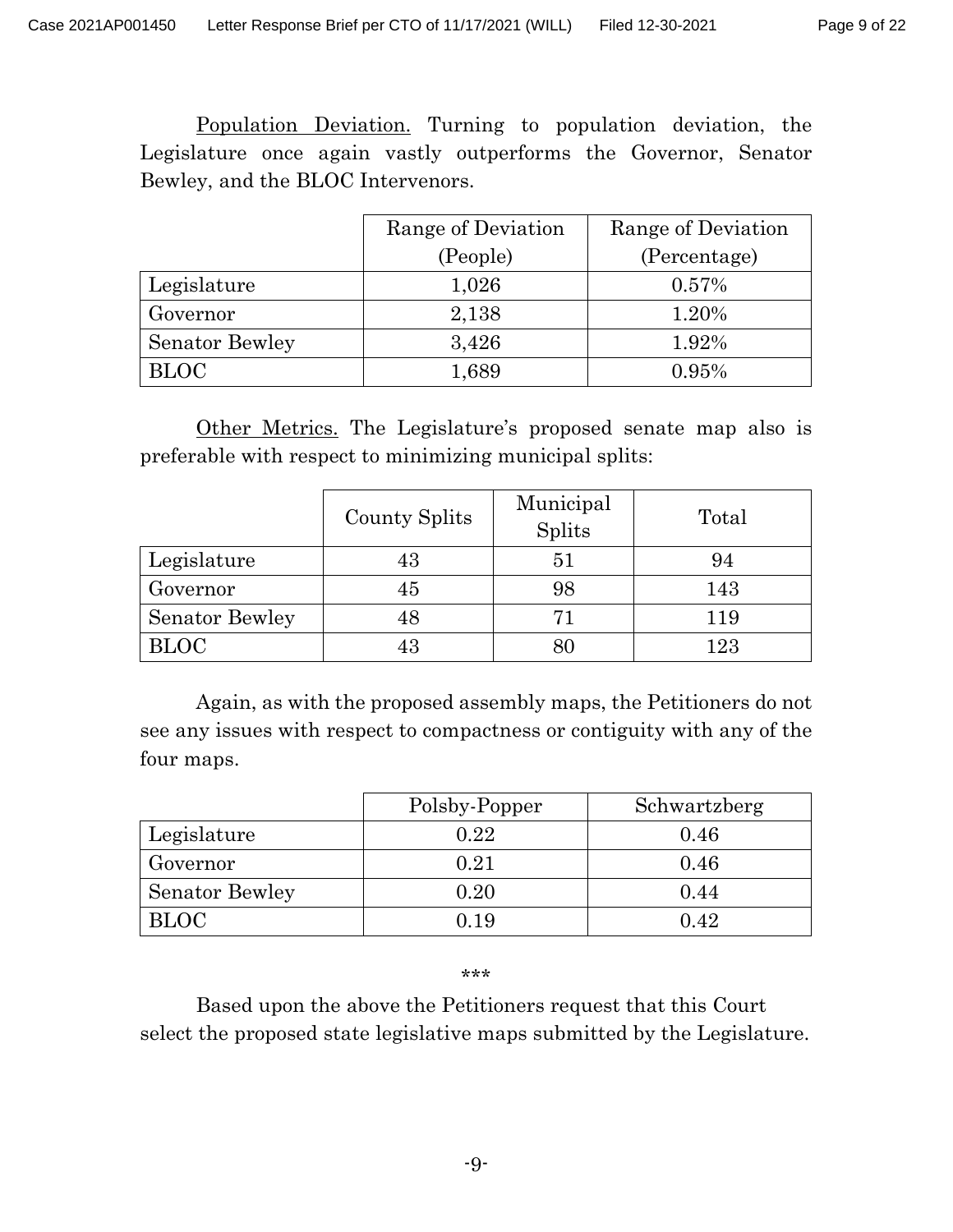## II. Congressional Maps

Because only eight districts need be drawn, drawing legallycompliant Congressional maps is more straightforward than drawing state legislative maps. But that also makes distinguishing amongst competing maps more difficult. Above, the Petitioners identified those maps that qualify as following a least-changes approach and then examined which of those scored best with respect to population deviation.

Here, the maps submitted by the Legislature/Congressmen and the Governor score relatively close with respect to least-changes, while the maps submitted by the Citizen Mathematicians and the Hunter Intervenors move noticeably more people.

|             | People Moved | Core Retention |
|-------------|--------------|----------------|
| Legislature | 384,272      | 93.5%          |
| Governor    | 324,858      | 94.5%          |
| Citizens    | 502,470      | 91.5%          |
| Hunter      | 408,875      | 93.0%          |

On that basis the Petitioners would prefer either the Legislature's or the Governor's proposed congressional map and would reject the remaining proposals.

With respect to population equality, both the Legislature and the Governor achieve perfect population equality. The Legislature's proposal has a slight edge with respect to splits and compactness.

|             | County Splits | Municipal<br>Splits | Total |
|-------------|---------------|---------------------|-------|
| Legislature | 10            | 31                  |       |
| Governor    | 13            | 42                  | 55    |
| Citizens    |               |                     | 56    |
| Hunter      | 12            |                     |       |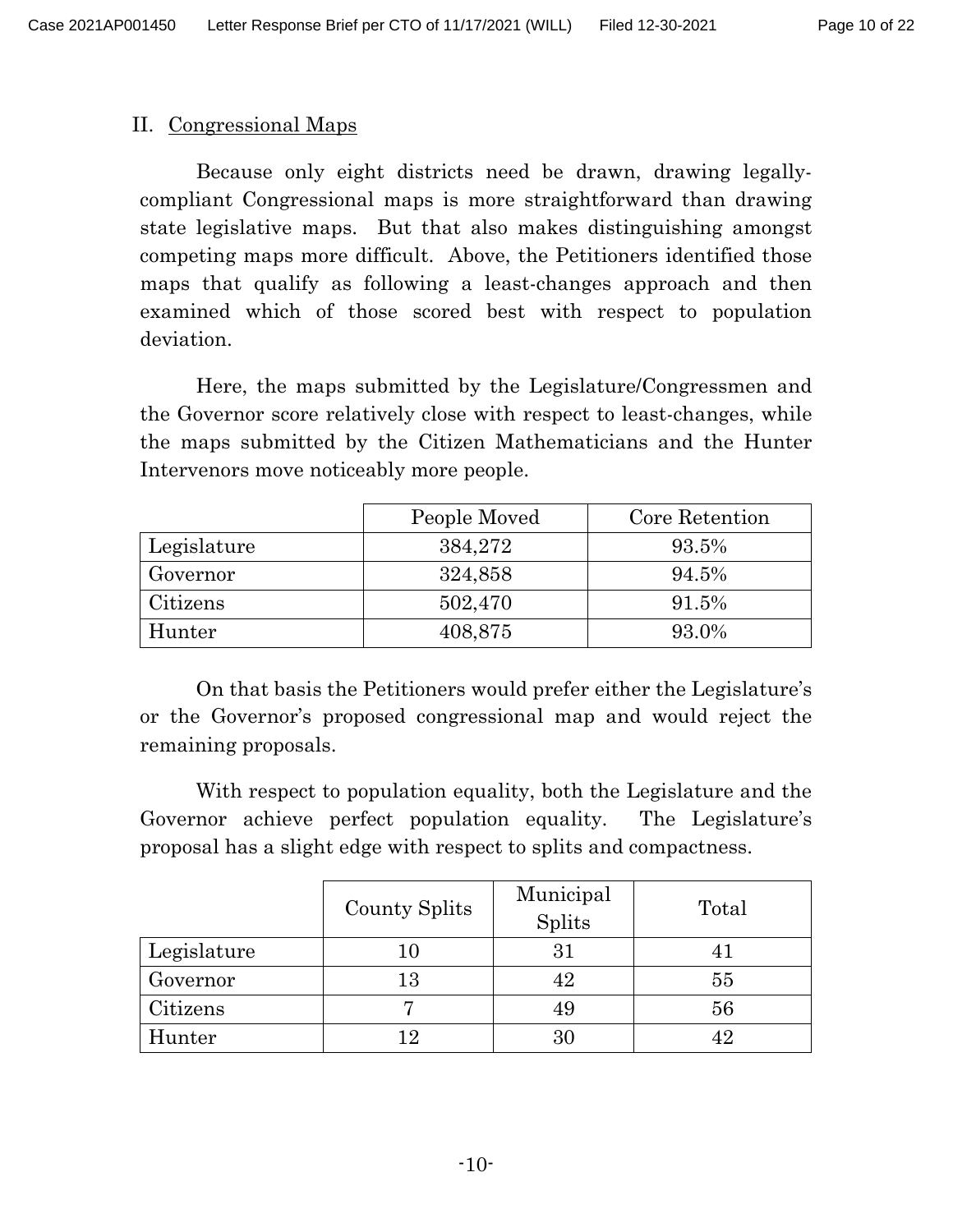|             | Polsby-Popper | Schwartzberg |
|-------------|---------------|--------------|
| Legislature | 0.28          | 0.52         |
| Governor    | 0.25          | 0.49         |
| Citizens    | 0.31          | 0.54         |
| Hunter      | 0.28          | 0.53         |

The Petitioners assume that the Legislature/Congressmen, on the one hand, and the Governor, on the other hand, will explain in their respective response briefs why their proposal is preferable to the other. The Petitioners have no ability to prejudge those arguments but simply say that at this point the Court could readily accept either proposal.

Sincerely,

WISCONSIN INSTITUTE FOR LAW & LIBERTY, INC. *Attorneys for Petitioners*

 $\frac{\partial \mathcal{L}}{\partial \mathcal{L}}$ 

Richard M. Esenberg (WI Bar No. 1005622) Anthony LoCoco (WI Bar No. 1101773) Lucas Vebber (WI Bar No. 1067543) Wisconsin Institute for Law & Liberty, Inc. 330 East Kilbourn Avenue, Suite 725 Milwaukee, Wisconsin 53202-3141 Phone: (414) 727-9455 Facsimile: (414) 727-6385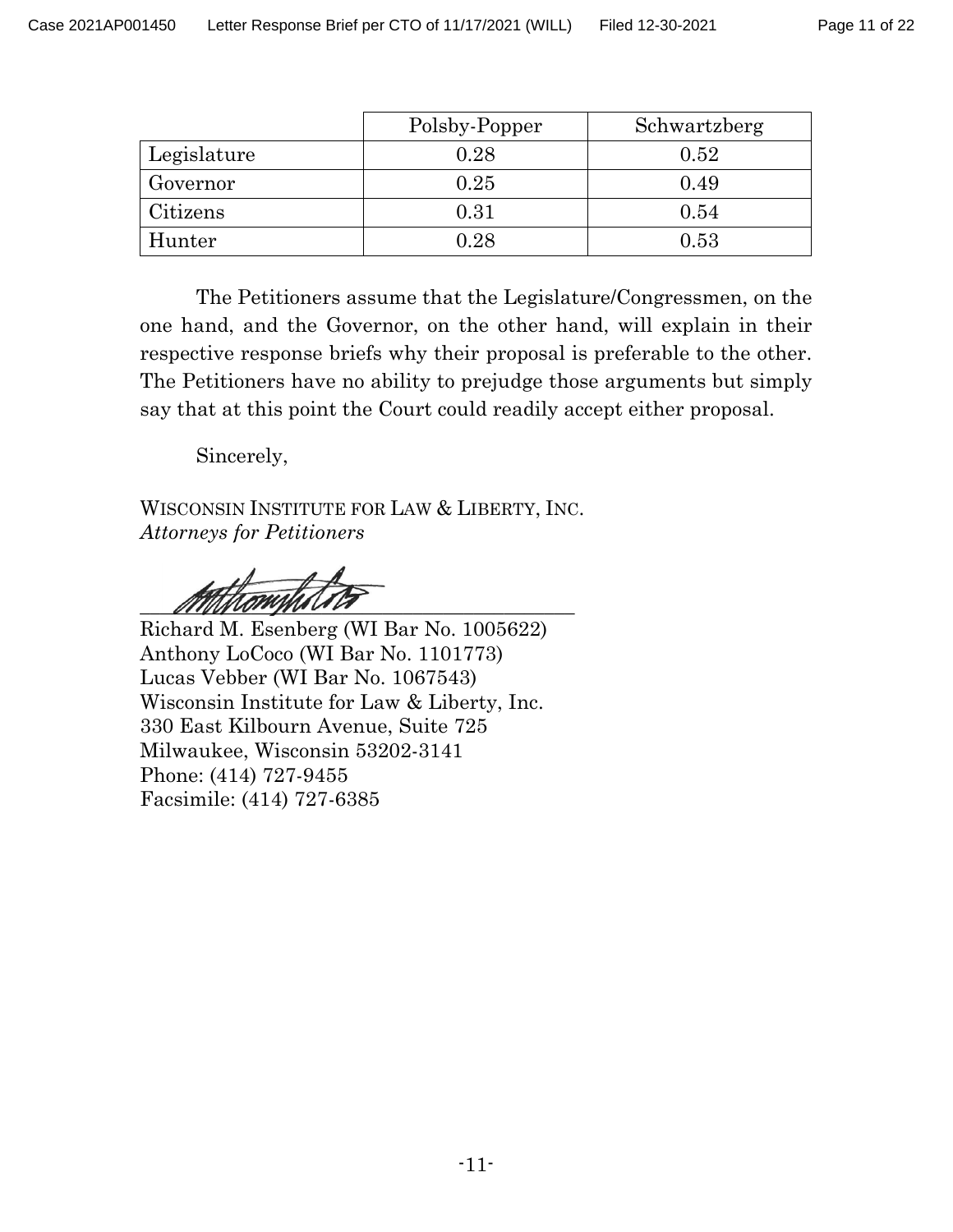#### Page 12 of 22

## **CERTIFICATION**

I hereby certify that this letter-brief conforms to the rules contained in s. 809.19 (8) (b)-(c) for a brief produced with a proportional serif font. The length of this letter-brief is 2,354 words.

Dated this 30th day of December, 2021.

Signed,

Mithomphile

 Anthony LoCoco (WI Bar No. 1101773) 330 East Kilbourn Avenue, Suite 725 Milwaukee, Wisconsin 53202-3141 Phone: (414) 727-9455 Fax: (414) 727-6385 alococo@will-law.org

*Attorney for Petitioners*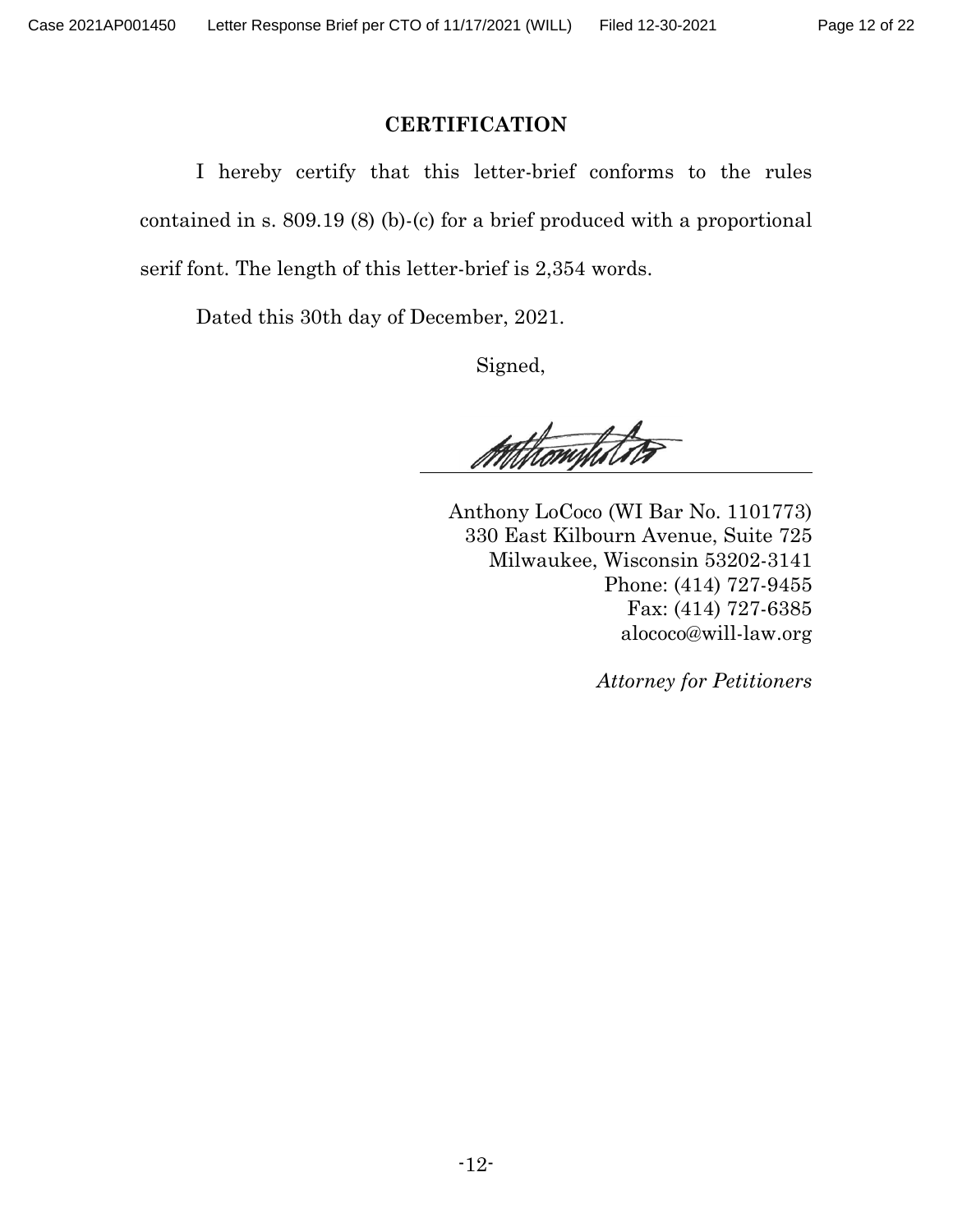## **CERTIFICATION OF COMPLIANCE WITH RULE 809.19(12)**

I hereby certify that:

I have submitted an electronic copy of this letter-brief, excluding the appendix, if any, which complies with the requirements of  $\S$ 809.19(12).

I further certify that:

This electronic letter-brief is identical in content and format to the printed form of the letter-brief filed as of this date.

Dated this 30th day of December, 2021.

Signed,

Athamptite

 Anthony LoCoco (WI Bar No. 1101773) 330 East Kilbourn Avenue, Suite 725 Milwaukee, Wisconsin 53202-3141 Phone: (414) 727-9455 Fax: (414) 727-6385 alococo@will-law.org

*Attorney for Petitioners*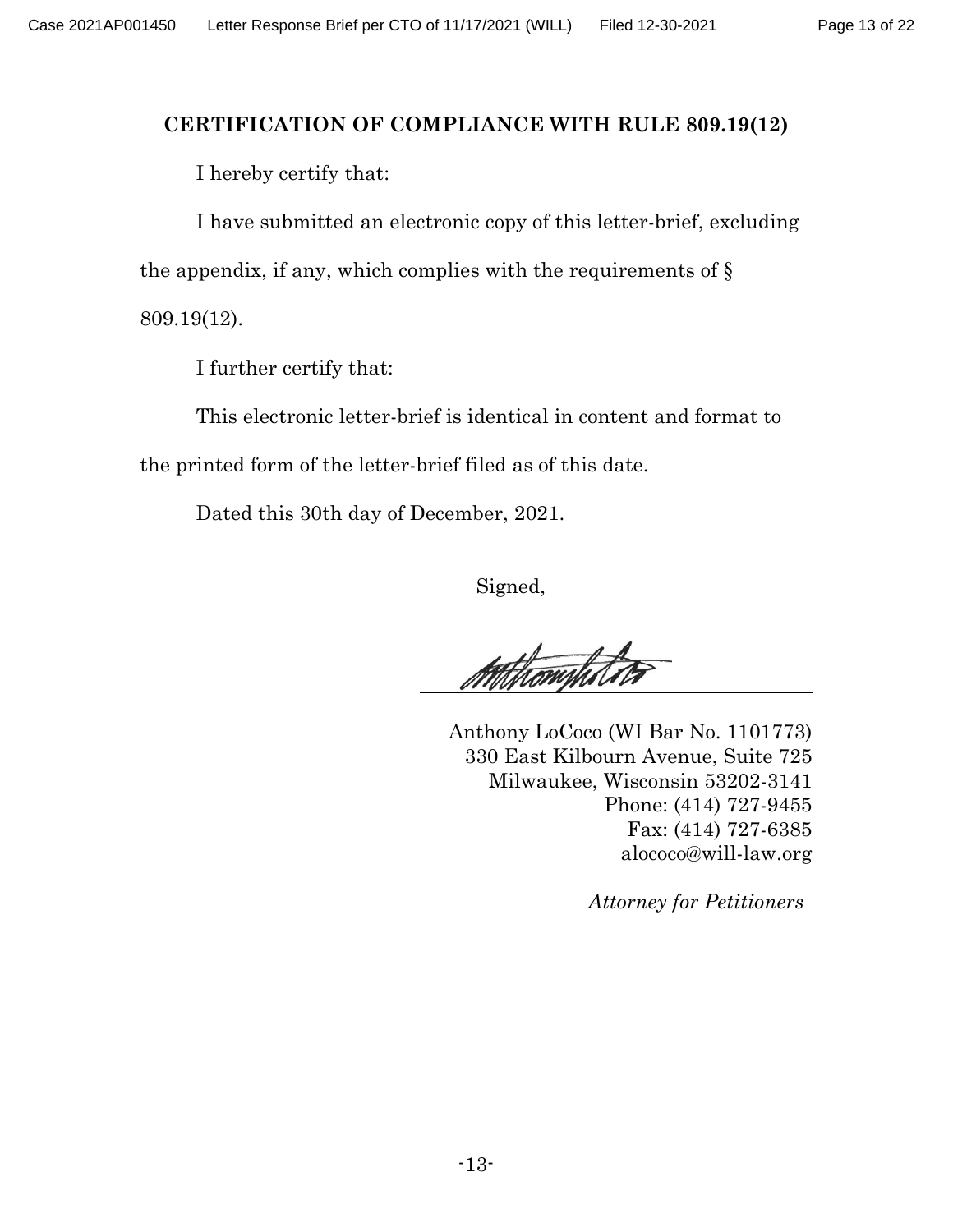## Response Expert Report of

## James G. Gimpel, Ph.D.

## Executive Summary of Opinions

- 1. I have reviewed all maps proposed in this case and evaluated them with respect to a minimum or least changes approach, compliance with the other applicable constitutional and statutory redistricting requirements identified by this Court, and compliance with the Court's decision that the partisan makeup of districts does not implicate any justiciable or cognizable right, preparing "score cards" for each of the proposed maps submitted by the parties.
- 2. In my opinion, the Legislature's proposed Senate and Assembly maps and the Legislature and Governor's proposed Congressional maps best balance compliance with a minimum changes approach and the other constitutional and statutory criteria identified by this Court in its November 30, 2021 Decision.

## Statement of Opinions

The opinions that I hold and the facts and data I have considered are set forth below. I hold all of the opinions set forth herein to a reasonable degree of certainty within my field. I considered all of the facts set forth in the Amended Petition filed herein and the Joint Stipulation of Facts submitted herein. I also reviewed and considered the proposed maps and underlying data submitted by the Legislature, the Governor, the Congressmen, Senator Bewley, the Citizen Mathematicians and Scientists, the BLOC Intervenors, and the Hunter Intervenors. In assessing the data, I used the LTSB matching of census blocks. Finally, I have read the Wisconsin Supreme Court's Order of November 17, 2021 and its Decision of November 30, 2021 and done my best

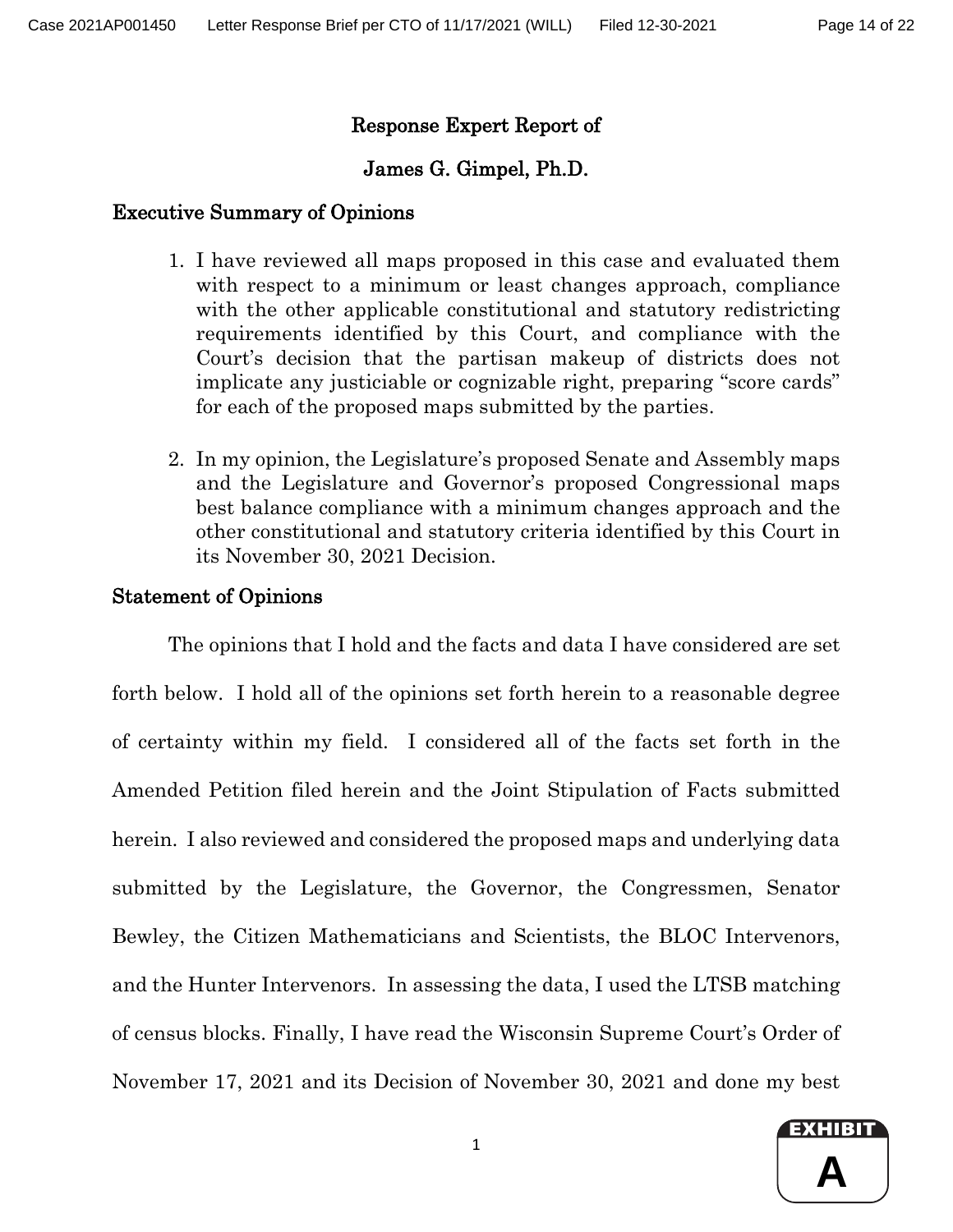to address the issues in a manner consistent with that Order and that Decision, as discussed in my previous report.

#### Summary of Measures

Deviation: Defined by the range by which individual districts lie above or below the ideal population for perfect equality across districts. For instance, if the most underpopulated district is -1,180 under the ideal population, and the most overpopulated district is +1,000 over the ideal population, total deviation=2,180.

% Deviation: The deviation divided by the ideal population. If total deviation=2,180, and the ideal population=59,333, then % Deviation=2,180/59,333, or .036, 3.6%.

Core Retention: To derive this estimate, the parent (original) districts are used as the base layer for comparison and the offspring (proposed) districts are placed on top. The 2020 Census population residing within the largest intersecting parcel between the two is counted as the core (see diagram below). The populations of the cores are summed across districts and become the figure for core retention for the entire plan. High core retention indicates a proposed district that largely preserves or shares the population of the original district.

Population Non-Core, Population "Moved": This measure estimates the size of the original (parent) district's population not included in the core parcel (see diagram) and reflects the inverse of core retention. Note that these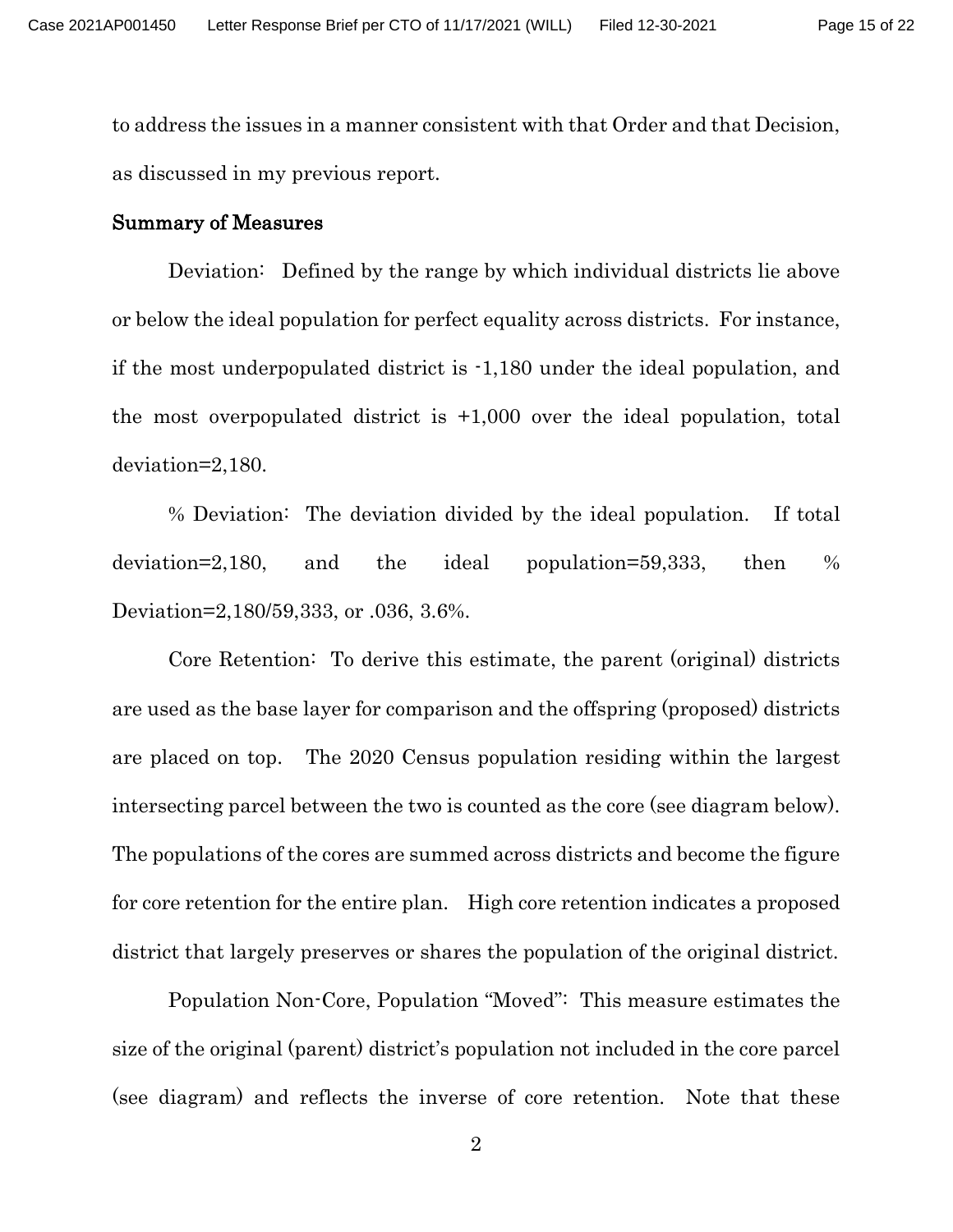populations are not literally "relocated" only that they have been assigned to a new district. Small parts of the original district may be placed in other new districts but those intersecting parcels are not large enough to be considered the shared or continuous core between parent and offspring districts.



Compactness: There are numerous gauges of compactness. Two reported here are the Polsby-Popper measure and the Schwartzberg measure.

Polsby-Popper Compactness: Defined as the ratio of the area of the district to the area of a circle whose circumference is equal to the perimeter of the district. Higher scores (closer to 1) indicate more compact districts.

Schwarzberg Compactness: Defined as the ratio of the perimeter of the district to the circumference of a circle whose area is equal to the area of the district. Higher scores (closer to 1) indicate more compact districts.

Majority-Minority Districts: defined as the count of districts in the plan with a voting age black population exceeding the 50% threshold according to 2020 Census block data.[1](#page-15-0) 

<span id="page-15-0"></span><sup>1</sup> I have not provided measures relating to compliance with the Voting Rights Act given that the parties have not yet fully discussed that issue.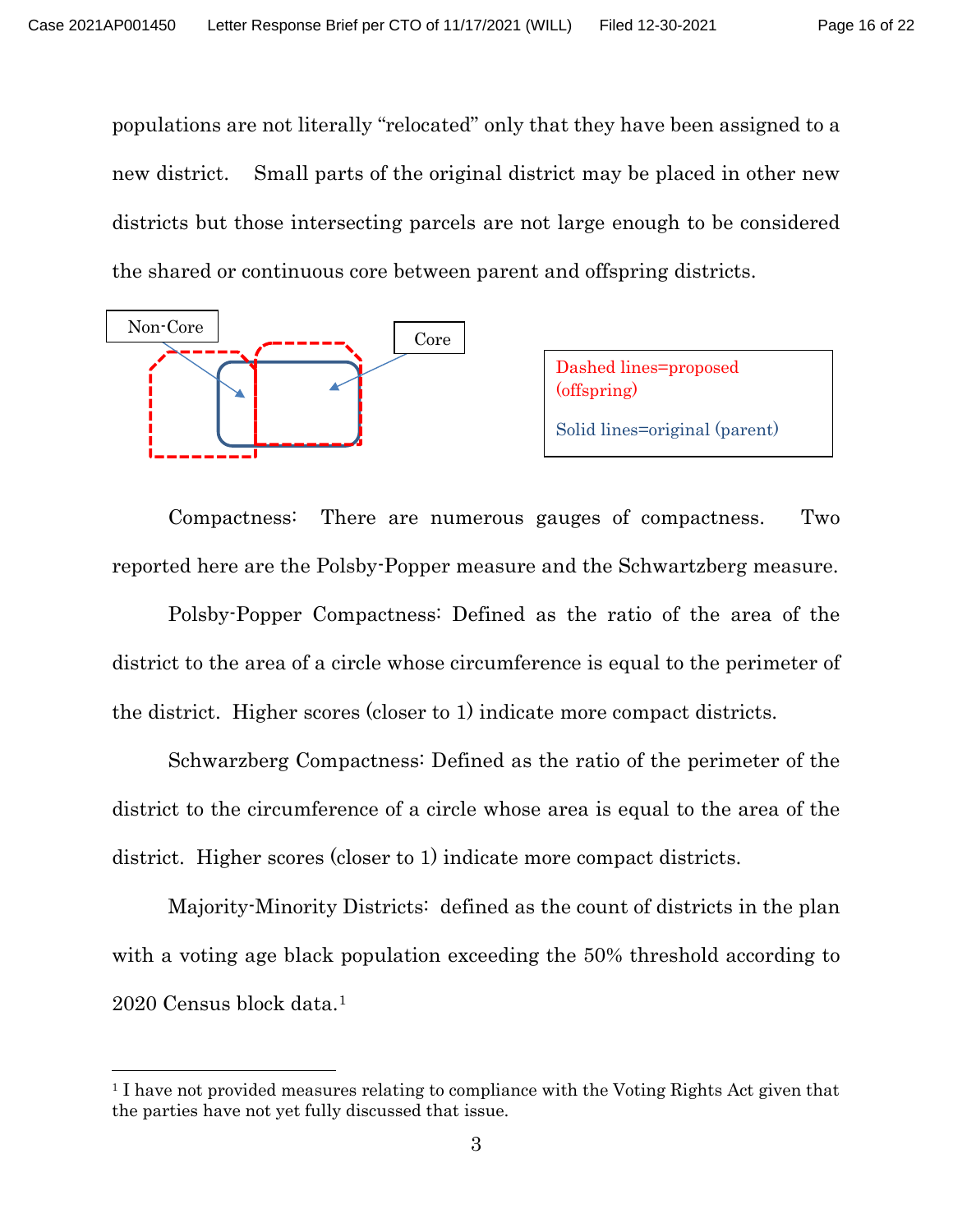City, Town and Village (CTV) Splits: defined as the number of cities, towns and villages in Wisconsin as of 2021 that are divided by at least one plan boundary. This measure involves using the Cities, Towns and Villages layer from the state of Wisconsin (currently reporting 1,912 such entities). The boundaries of each plan are overlayed on the base CTV layer. If a locale is divided at least once by a plan boundary, this is counted as a split City, Village or Town. (Note that some locales may be split more than once, but additional divisions are not counted in this measure.) Generally, plans with fewer split localities are considered to be superior to those that increase the divisions within localities. CTV Layer available here: https://dataltsb.opendata.arcgis.com/search?q=wise-decade

County Splits: defined as the number of counties in Wisconsin as of 2021 that are divided by at least one plan boundary. This measure involves using the County layer from the U.S. Census, current reporting 72 such entities. The boundaries of each plan are overlayed on the base county layer. If a county is split at least once by a plan boundary, this is counted as a split county. (Note that some counties may be split more than once, but additional divisions are not counted in this measure.) Generally, plans with fewer split counties are considered to be superior to those that increase the divisions within counties.

### **Scorecards**

4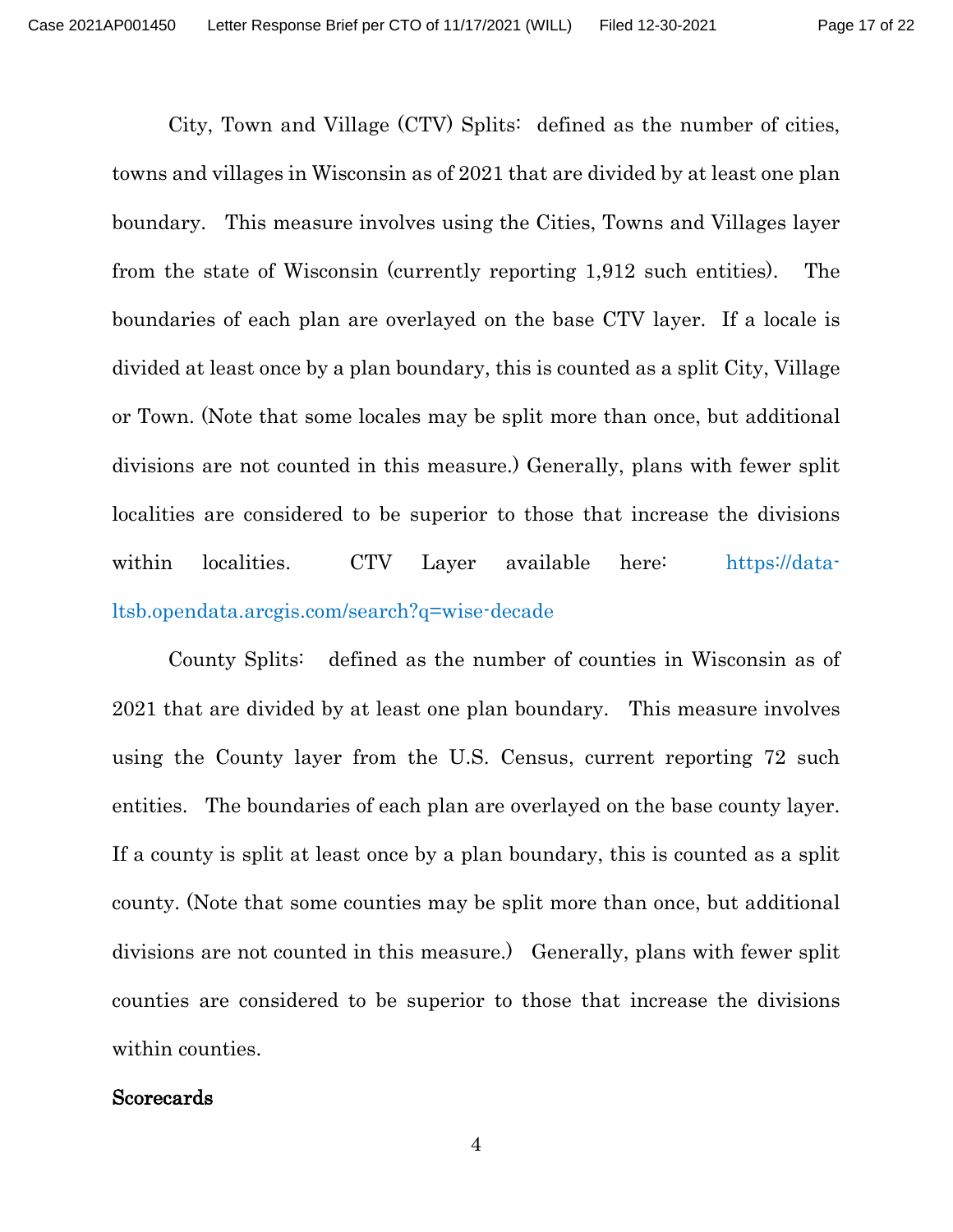As discussed in my previous report, I have prepared "score cards" evaluating the parties' proposed maps for compliance with this Court's November 30 decision. Those score cards are below. In my opinion, in applying the scorecard, the goal should be to select a map that best reflects the redistricting principles and priorities identified by the Court in its November 30, 2021 Decision; i.e., a map that complies with the minimum changes approach and meets the other constitutional and statutory redistricting criteria identified by the Court without regard to partisan composition.

|               | Name of Plan: SB621/622        |                      |           |         |
|---------------|--------------------------------|----------------------|-----------|---------|
|               | People Moved Across Districts  |                      |           |         |
| Senate        | 451,825                        |                      |           |         |
| Assembly      | 936,312                        |                      |           |         |
| Congressional | 384,272                        |                      |           |         |
|               | Core Retention (in % retained) |                      |           |         |
| Senate        | 92.0                           |                      |           |         |
| Assembly      | 84.1                           |                      |           |         |
| Congressional | 93.5                           |                      |           |         |
|               |                                | Population Deviation |           |         |
|               | Deviation                      | % Deviation          | Ideal Pop |         |
| Senate        | 1,026                          | 0.57%                |           | 178,598 |
| Assembly      | 452                            | 0.76%                |           | 59,533  |
| Congressional | 1                              | $0.00\%$             |           | 736,715 |
|               |                                | Compactness          |           |         |
|               | Polsby-                        |                      |           |         |
|               | Popper                         | Schwartzberg         |           |         |
| Senate        | 0.22                           | 0.46                 |           |         |
| Assembly      | 0.24                           | 0.48                 |           |         |
| Congressional | 0.28                           | 0.52                 |           |         |
|               |                                | Split Geography      |           |         |
|               | <b>CTVs</b>                    | Counties             | Total     |         |
| Senate        | 51                             | 43                   |           | 94      |
| Assembly      | 71                             | 54                   |           | 125     |
| Congressional | 31                             | 10                   |           | 41      |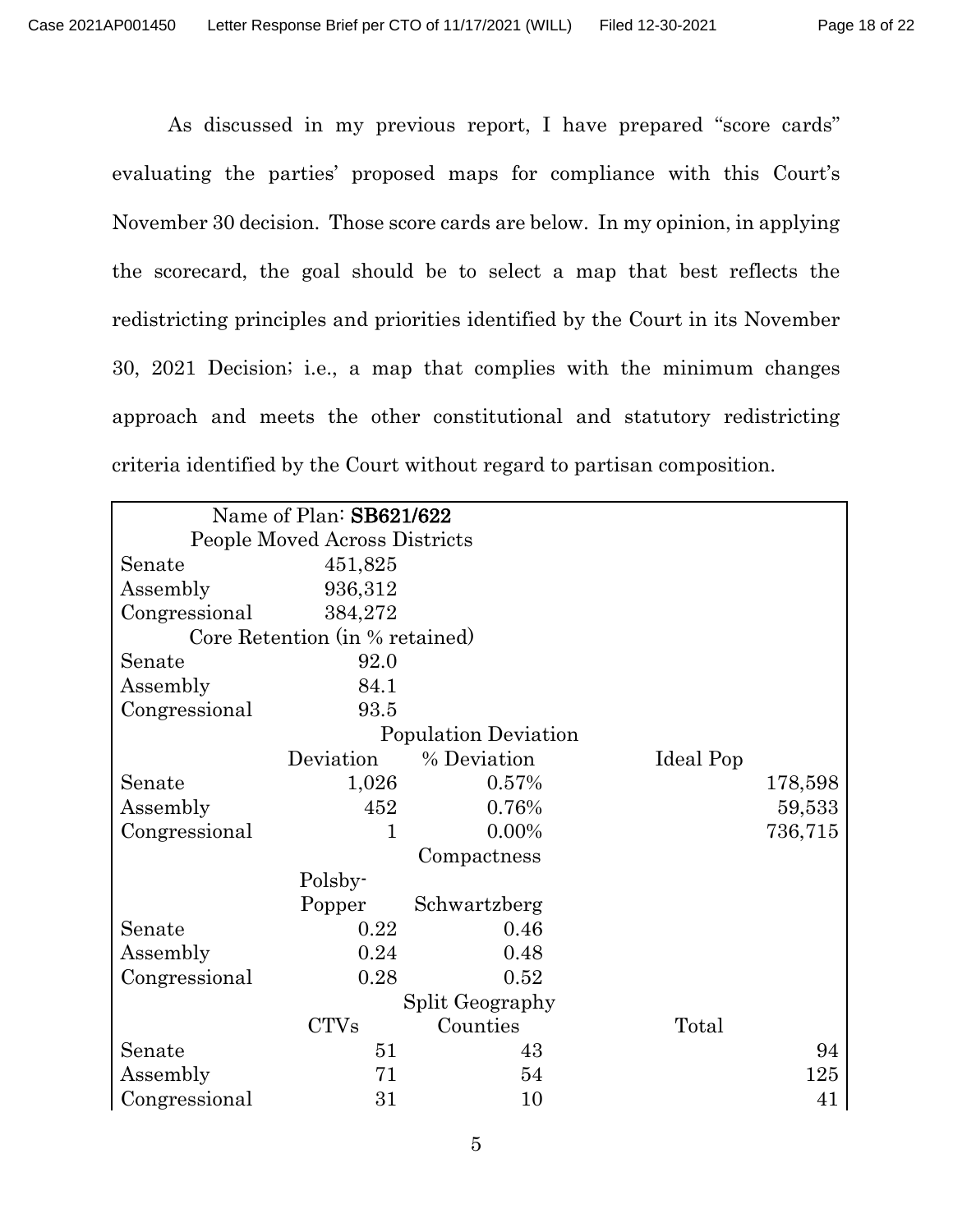| Page 19 of 22 |  |  |  |
|---------------|--|--|--|
|---------------|--|--|--|

|               | Name of Plan: Evers            |                      |           |         |
|---------------|--------------------------------|----------------------|-----------|---------|
|               | People Moved Across Districts  |                      |           |         |
| Senate        | 458,137                        |                      |           |         |
| Assembly      | 821,531                        |                      |           |         |
| Congressional | 324,858                        |                      |           |         |
|               | Core Retention (in % retained) |                      |           |         |
| Senate        | 92.0                           |                      |           |         |
| Assembly      | 86.1                           |                      |           |         |
| Congressional | 94.5                           |                      |           |         |
|               |                                | Population Deviation |           |         |
|               | Deviation                      | % Deviation          | Ideal Pop |         |
| Senate        | 2,138                          | 1.20%                |           | 178,598 |
| Assembly      | 1,121                          | 1.88%                |           | 59,533  |
| Congressional | $\overline{2}$                 | $0.00\%$             |           | 736,715 |
|               |                                | Compactness          |           |         |
|               | Polsby-                        |                      |           |         |
|               | Popper                         | Schwartzberg         |           |         |
| Senate        | 0.21                           | 0.46                 |           |         |
| Assembly      | 0.25                           | 0.48                 |           |         |
| Congressional | 0.25                           | 0.49                 |           |         |
|               |                                | Split Geography      |           |         |
|               | <b>CTVs</b>                    | Counties             | Total     |         |
| Senate        | 98                             | 45                   |           | 143     |
| Assembly      | 151                            | 53                   |           | 204     |
| Congressional | 42                             | 13                   |           | 55      |
|               |                                |                      |           |         |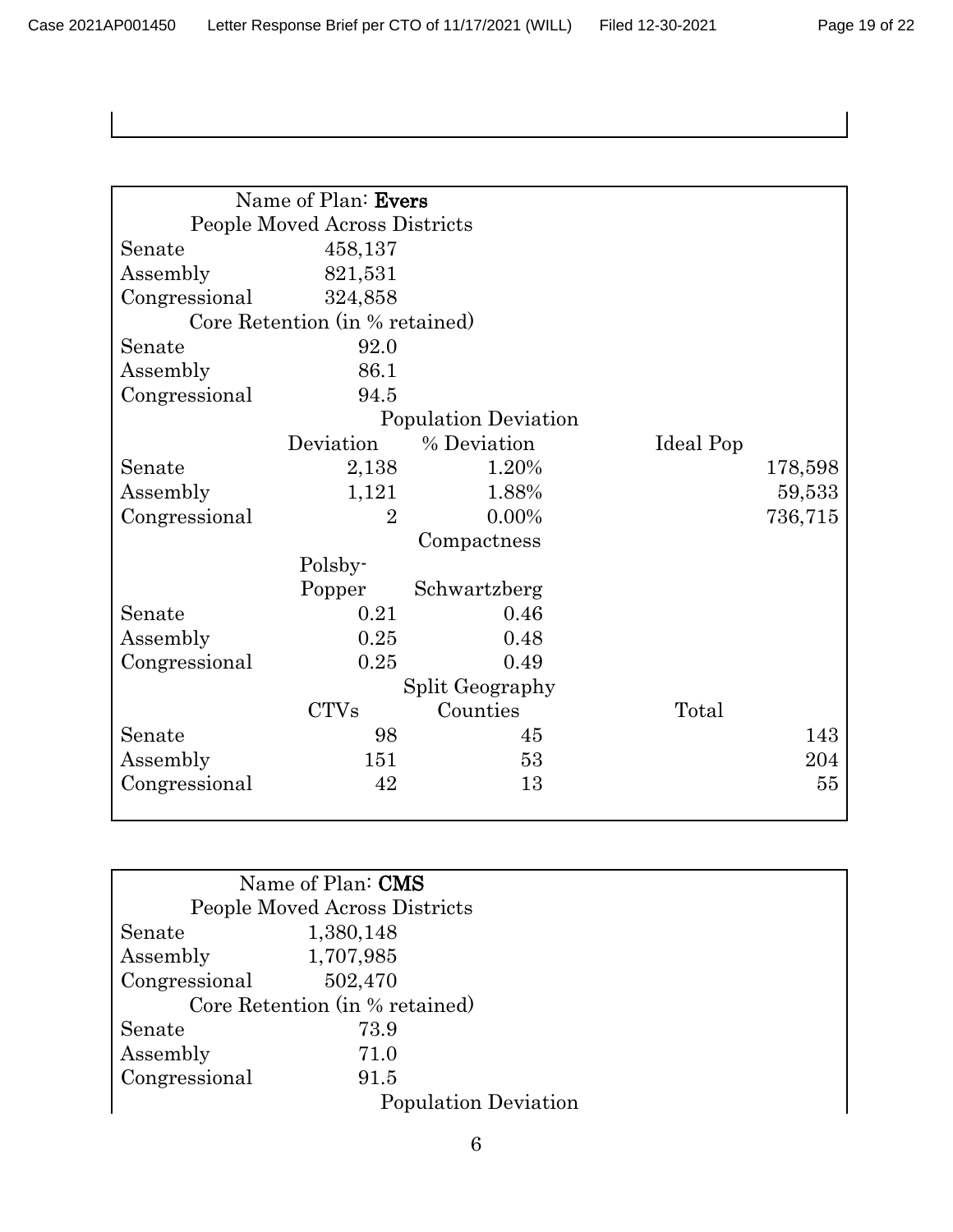|               | Deviation   | % Deviation            | Ideal Pop |         |
|---------------|-------------|------------------------|-----------|---------|
| Senate        | 895         | 0.50%                  |           | 178,598 |
| Assembly      | 438         | 0.74%                  |           | 59,533  |
| Congressional | 1           | $0.00\%$               |           | 736,715 |
|               |             | Compactness            |           |         |
|               | Polsby-     |                        |           |         |
|               | Popper      | Schwartzberg           |           |         |
| Senate        | 0.26        | 0.50                   |           |         |
| Assembly      | 0.28        | 0.52                   |           |         |
| Congressional | 0.31        | 0.54                   |           |         |
|               |             | <b>Split Geography</b> |           |         |
|               | <b>CTVs</b> | Counties               | Total     |         |
| Senate        | 54          | 35                     |           | 89      |
| Assembly      | 95          | 43                     |           | 138     |
| Congressional | 49          | 7                      |           | 56      |
|               |             |                        |           |         |

|          | Name of Plan: Bewley           |                      |           |         |
|----------|--------------------------------|----------------------|-----------|---------|
|          | People Moved Across Districts  |                      |           |         |
| Senate   | 559,521                        |                      |           |         |
| Assembly | 953,317                        |                      |           |         |
|          | Core Retention (in % retained) |                      |           |         |
| Senate   | 90.5                           |                      |           |         |
| Assembly | 83.4                           |                      |           |         |
|          |                                | Population Deviation |           |         |
|          | Deviation                      | % Deviation          | Ideal Pop |         |
| Senate   | 3,426                          | 1.92%                |           | 178,598 |
| Assembly | 1,652                          | 2.77%                |           | 59,533  |
|          |                                | Compactness          |           |         |
|          | Polsby-                        |                      |           |         |
|          | Popper                         | Schwartzberg         |           |         |
| Senate   | 0.20                           | 0.44                 |           |         |
| Assembly | 0.25                           | 0.49                 |           |         |
|          |                                | Split Geography      |           |         |
|          | <b>CTVs</b>                    | Counties             | Total     |         |
| Senate   | 71                             | 48                   |           | 119     |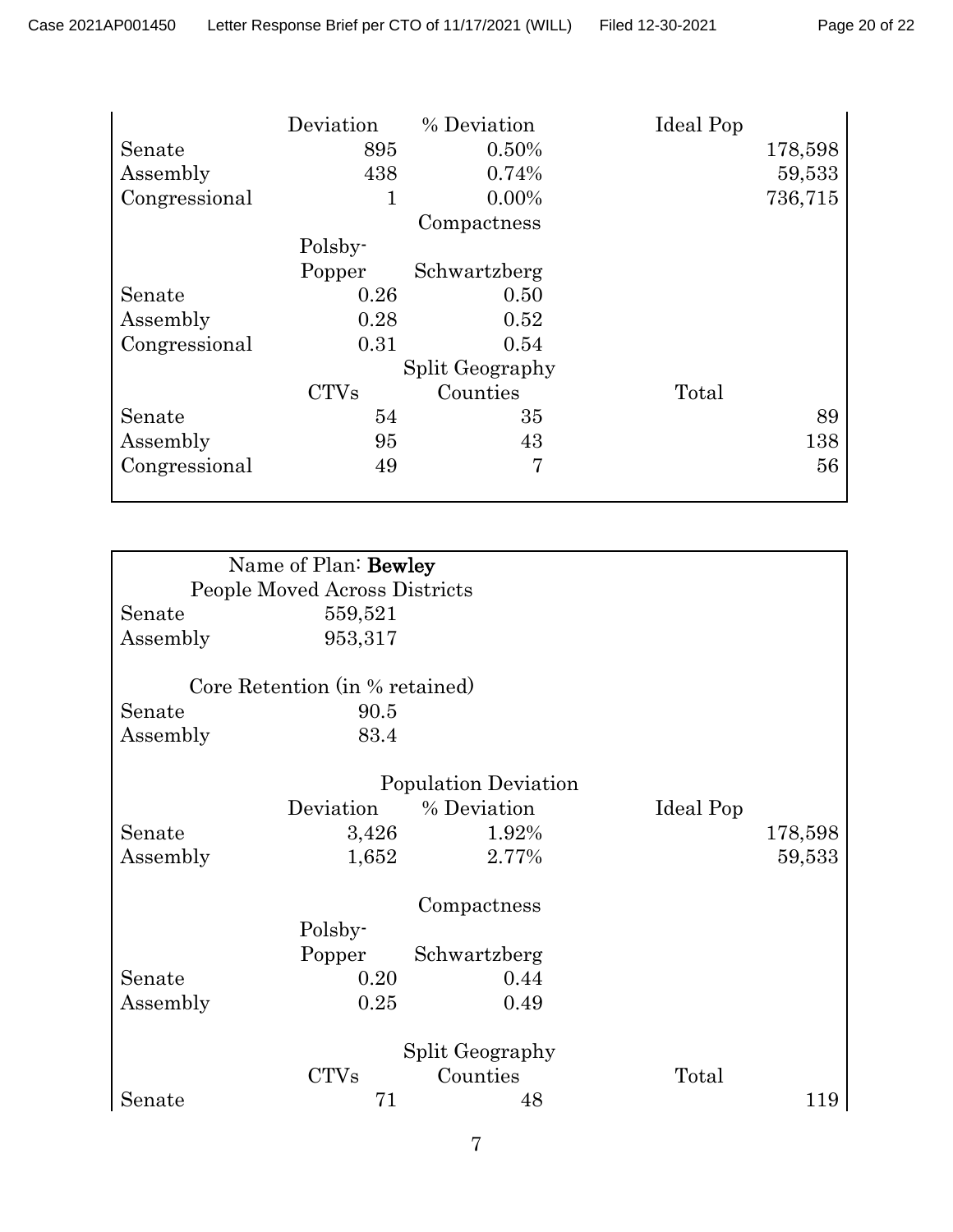## Page 21 of 22

| Assembly | 98 | $55\,$ | 153 |
|----------|----|--------|-----|
|          |    |        |     |

|          | Name of Plan: Bloc             |                      |           |         |
|----------|--------------------------------|----------------------|-----------|---------|
|          | People Moved Across Districts  |                      |           |         |
| Senate   | 598,620                        |                      |           |         |
| Assembly | 930,131                        |                      |           |         |
|          | Core Retention (in % retained) |                      |           |         |
| Senate   | 89.2                           |                      |           |         |
| Assembly | 84.2                           |                      |           |         |
|          |                                |                      |           |         |
|          |                                | Population Deviation |           |         |
|          | Deviation                      | % Deviation          | Ideal Pop |         |
| Senate   | 1,689                          | 0.95%                |           | 178,598 |
| Assembly | 784                            | 1.32%                |           | 59,533  |
|          |                                | Compactness          |           |         |
|          | Polsby-                        |                      |           |         |
|          | Popper                         | Schwartzberg         |           |         |
| Senate   | 0.19                           | 0.42                 |           |         |
| Assembly | 0.23                           | 0.46                 |           |         |
|          |                                |                      |           |         |
|          |                                | Split Geography      |           |         |
|          | <b>CTVs</b>                    | Counties             | Total     |         |
| Senate   | 80                             | 43                   |           | 123     |
| Assembly | 120                            | 54                   |           | 174     |
|          |                                |                      |           |         |

| Name of Plan: <b>Hunter</b>    |
|--------------------------------|
| People Moved Across Districts  |
| 1,085,713                      |
| 1,464,240                      |
| 408,875                        |
|                                |
| Core Retention (in % retained) |
| 80.9                           |
| 75.2                           |
| 93.0                           |
|                                |